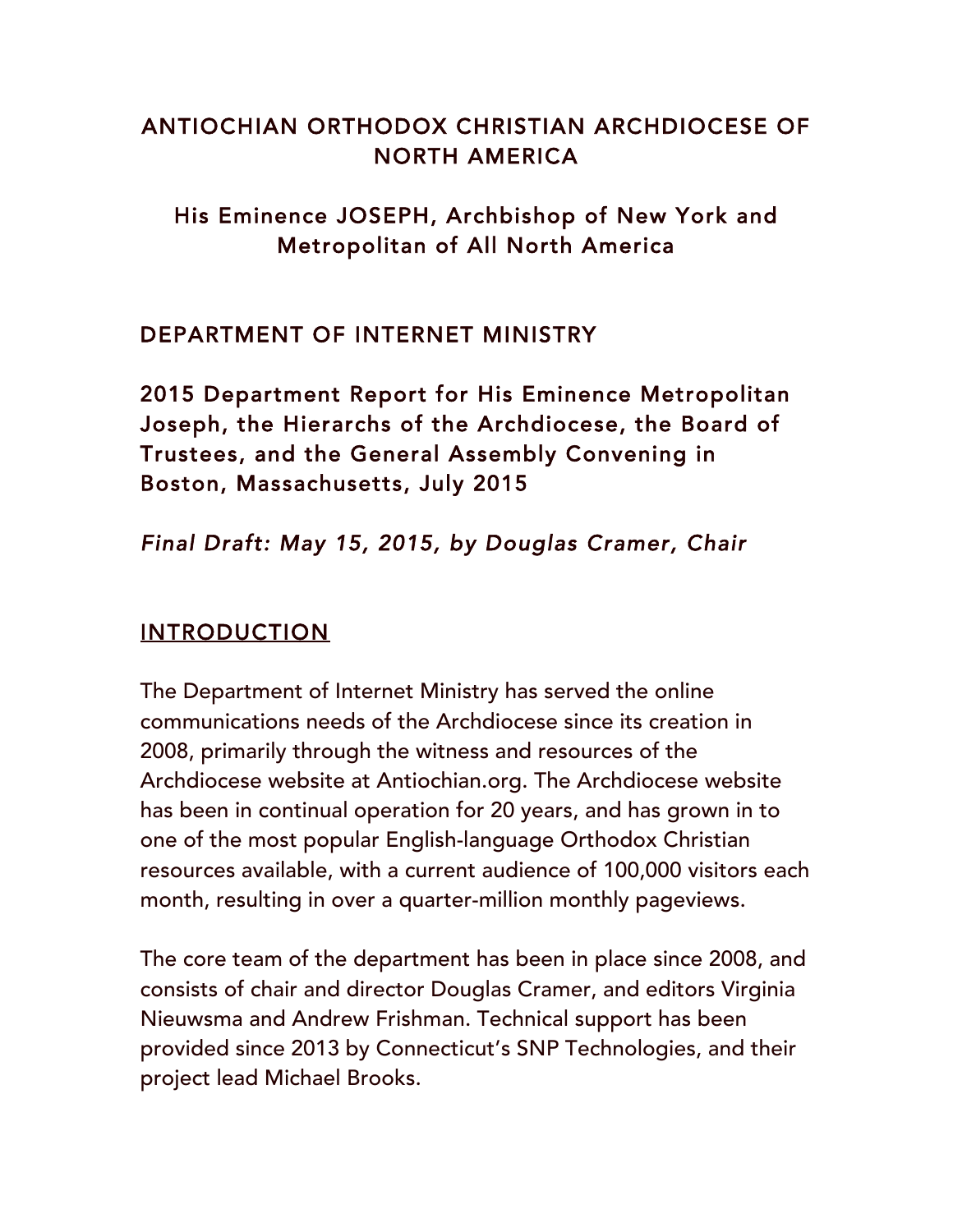Our work at the department includes ongoing projects in the areas of: Administration; Design; Editorial; and Technology. Each will be explored in this report. Our vision is for all of this work to be in service of the high calling of the Archdiocese and the witness of the Gospel in the  $21<sup>st</sup>$  century, under the authority of Christ's servants in North America led by His Eminence Metropolitan Joseph.

Before reviewing our work in the past two years, and our planned work going forward, I offer two quotes from emails we've received from readers.

The first is from a reader named Juliana S., and we received it after launching our new design in February 2015. It reads in part:

"I just wanted to email to congratulate you on the new website design. It's beautiful and easy to navigate. I'm also glad the Discover Orthodox Christianity page was left intact as I feel it is the best page out there for learning about our faith. Our family of nine was received into the Orthodox church five years ago and our journey's beginnings were fueled by what we learned online. I recall spending an entire day almost nonstop reading about Orthodoxy online once I realized it was something that might be of interest to our family. The internet is a very important outreach tool, as I know you already know."

The second is from a reader named Judy Y., and we received it in late 2013. It reads in part:

"I often wonder if our people truly appreciate the Memory Eternal section of the website. How often do we sit in Divine Liturgy and hear the names of the blessed reposed souls remembered and not really pay attention? Our Orthodox faith offers so much. I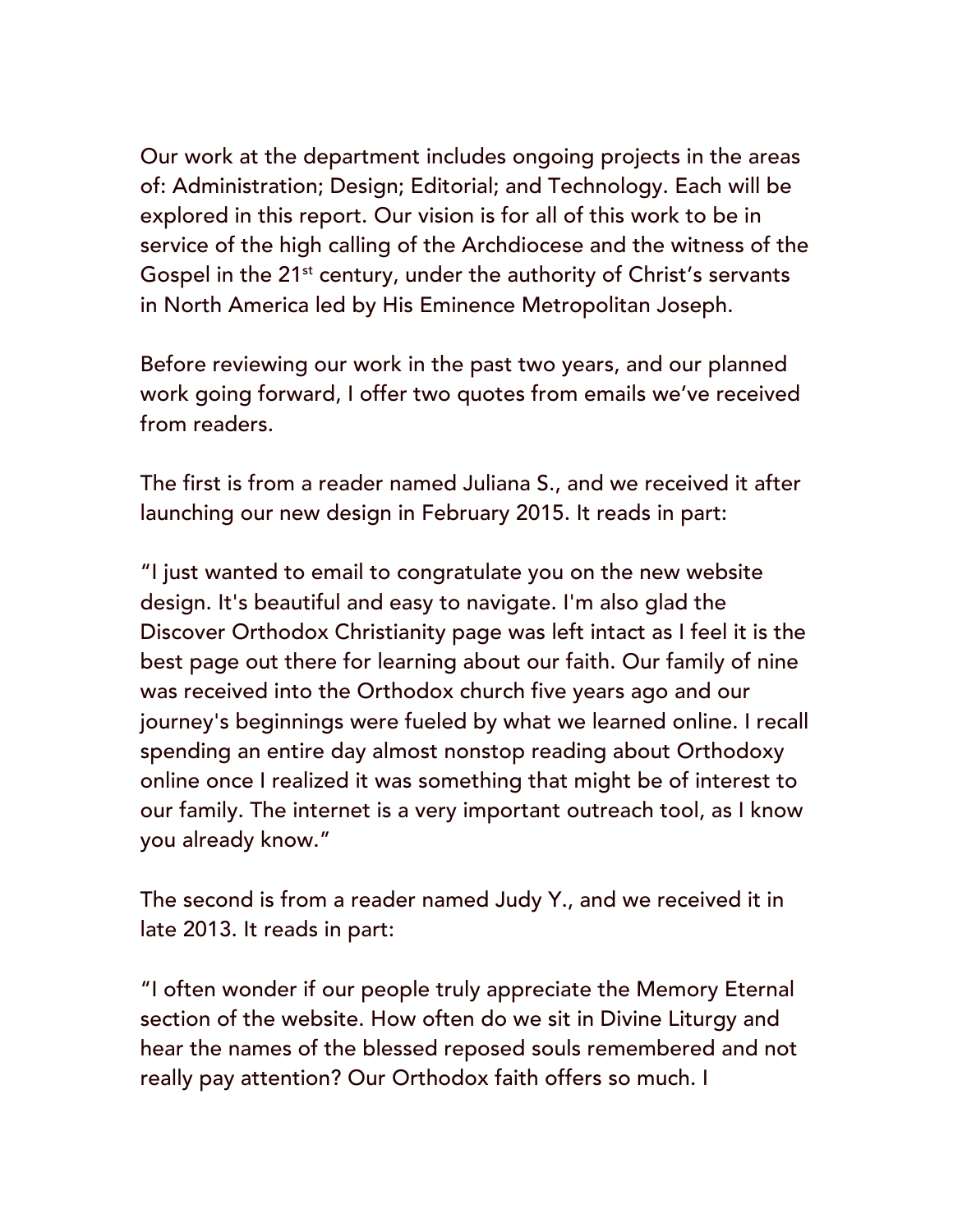remember a parishioner friend saying to me one Sunday, "Isn't it wonderful that John is remembered in every Liturgy?" After four years I go to the Memory Eternal Section regularly just to read his remembrance. I am so very grateful for this beautiful faith we have and all of you in the Archdiocese who make us feel such a vital part. Then I opened the online site for the Archdiocese and saw the beautiful photo and remembrance sent by our Beloved Bishop Basil for Father Anthony Miller. The purpose of this email is just to thank you all again and again. Your work means far more than you may even realize."

What these messages tell me, in part, is that the online role of our Archdiocese is vast, reaching from the first formations of faith and community to our love for our dearest members as they depart. The needs are many and large, and range from the most mundane to the most serious levels of engagement.

## MILESTONES: 2013-2015

Before returning to thoughts about our readers, following are some of the highlights in the life of our department since our last report, delivered in Houston, Texas, in 2013.

As for all of us working in the Archdiocese, any list of milestones must begin with the passing of our beloved Metropolitan Philip in March 2014. May his memory be eternal! Over the years, there had been some leadership discussions at the Archdiocese regarding how to prepare for the repose of His Eminence. Still, those weeks were a blur of activity, emotion, and unexpected moments of both sorrow and joy.

On Thursday, March 20, 2014, our website experienced its single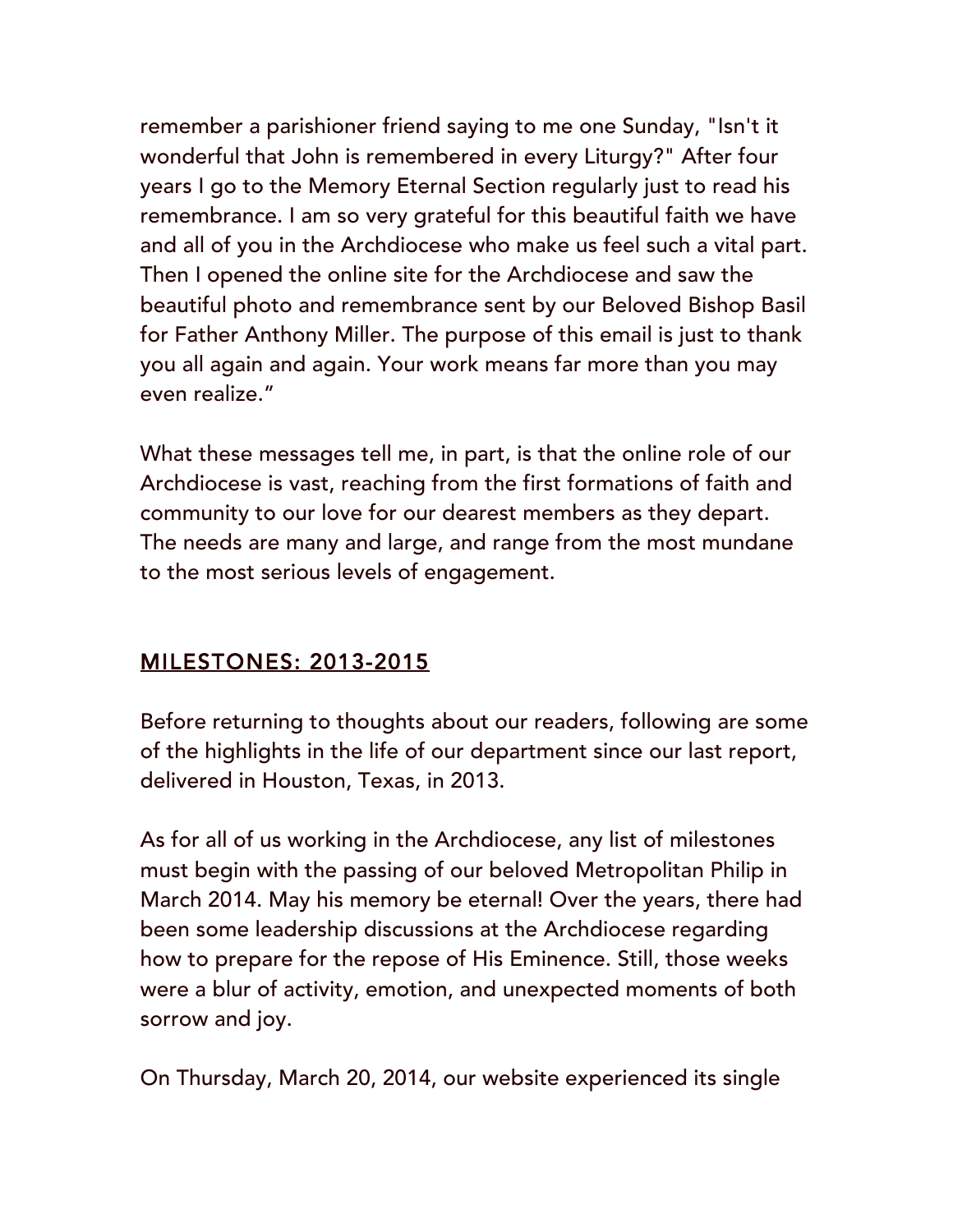largest day of traffic ever. Our average daily audience has now grown to approximately 3,000 visitors. On the day after the repose of Metropolitan Philip, over 23,000 people visited our website. While the audience began to recede in the following days, the past year has seen higher attention than ever paid online to the life of our Archdiocese. The weeks that followed brought a rush of coverage, as our team pulled together hundreds of articles, thousands of photographs, a live video feed of the Brooklyn services, and more. So many people were involved, it is hard to give thanks. But truly, we as an Archdiocese were all involved.

The next significant milestone for our department came soon, as I was asked to be a member of the official delegation sent by the Archdiocese of North America to the 2014 Antiochian Unity Conference convened by His Beatitude John X, Patriarch of Antioch and All the East, at the Balamand in Lebanon. His Beatitude had identified five key areas of concern that he wanted to see addressed by a gathering of global representation of the Church of Antioch. One of these five areas was Communications, and I was asked to engage on this topic.

The experience of the delegation was both joyful and sorrowful, as I recounted afterwards in my article on the Unity Conference for The Word Magazine. Important work was accomplished, good relationships were nurtured, people stepped forward on all sides, both the hosts in Lebanon and those coming from afar. But the passing of Metropolitan Philip and the 2013 abduction of the Archbishops of Aleppo, including the brother of His Beatitude, as well as the war in Syria, were always in mind. The final, massive, and moving outdoor Patriarchal Liturgy on the grounds of the ancient Balamand, witnessed by busloads of believers streaming in from Lebanon and Syria, and Antiochians from around the world, will long be remembered.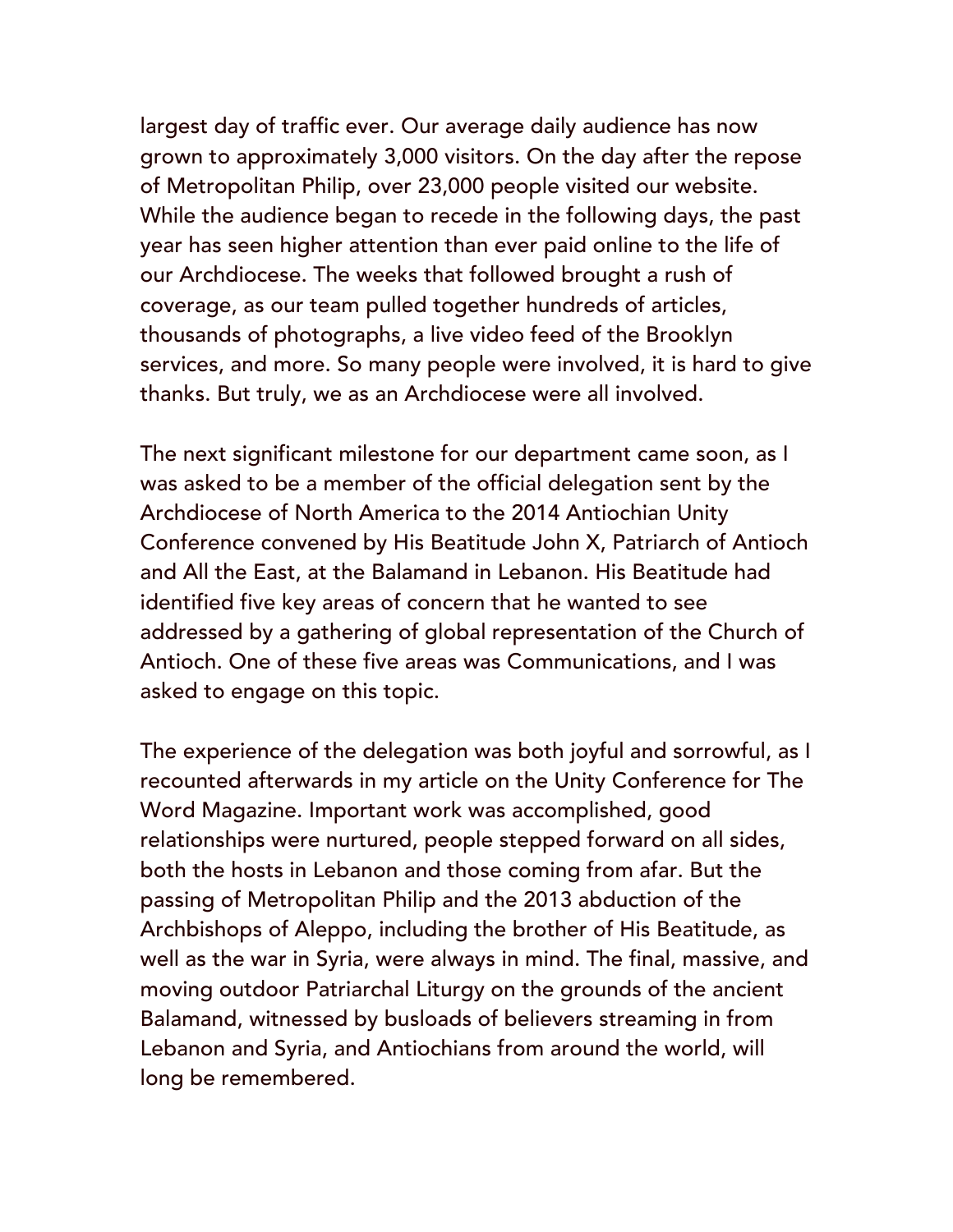The conclusion of the Unity Conference led to our next milestone. As the tired delegation began leaving Lebanon, the Holy Synod of Antioch met. At this meeting, His Eminence Joseph, then Archbishop of Los Angeles and the West, was chosen to become our Archbishop of New York and Metropolitan of All North America. And after having received a late phone call in March from His Grace Bishop Nicholas notifying me of the passing of Metropolitan Philip, I received another late phone call in July the day I returned to the U.S., from Bishop Nicholas, with the joyous news of the beginning of our new era.

We then moved rapidly towards our next milestone, as planning immediately began in earnest for all the required adjustments and announcements, and finally the December 2014 Enthronement of His Eminence Metropolitan Joseph and the lengthy North American visit of His Beatitude Patriarch John X. We had learned much from all the coverage of the passing of Metropolitan Philip in March, and again dozens of key people became involved, hundreds of articles were published, thousands of photos were collected, and more.

Our Archdiocese was given the opportunity during the momentous events of 2014 to witness the Gospel message, and the love and strength of our communities, on a global stage. And from our perspective at the Department of Internet Ministry, she did so in a spirit becoming to her faith and her beloved leaders, from St. Raphael to Metropolitan Philip to Metropolitan Joseph.

One final milestone of note since Houston came in early February 2015, when we launched a major new visual design for the Archdiocese website to much positive feedback. The project had been conceived and begun under the leadership of Metropolitan Philip, and continued in the background during 2014. So it was with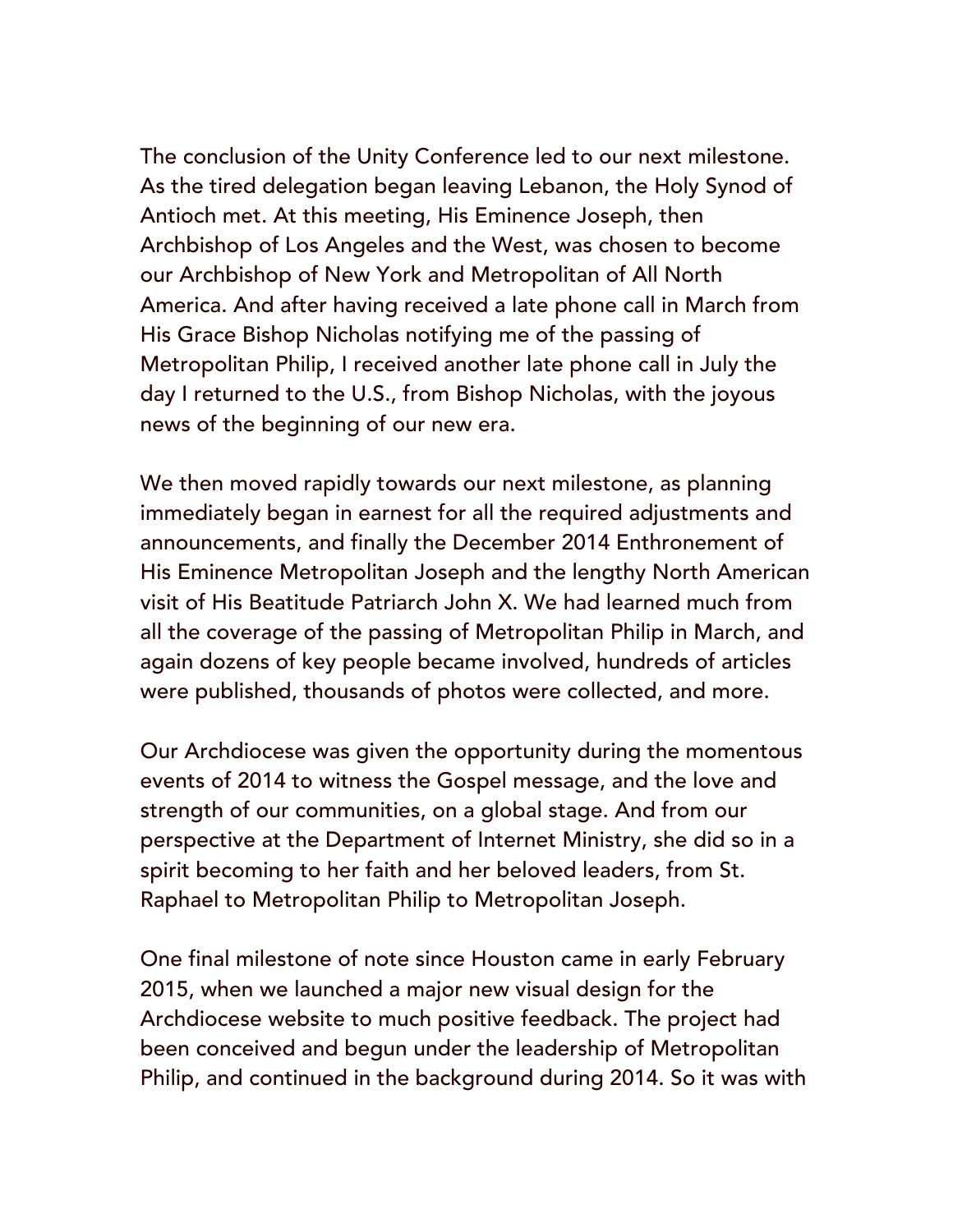much gratitude that we were able to bring it to fruition as Metropolitan Joseph settled in to his role as our leader, giving us a visual reminder of the changes we had all passed through and the growing importance of the Internet for the Archdiocese in the recording of our history and stories.

# AUDIENCE AND ANALYTICS

To return to our readers, the department uses a number of tools to understand how our resources are being used, and by whom. We continually review a dashboard of various measurements of our website and all of its pages, and the size and nature of our audience. We frequently create special reports for various purposes, from overall reports for leadership to reports on the traffic to particular departments or sections. As will be detailed later, we are working to become more sophisticated in our use of analytical tools to understand and improve what we do.

The numbers tell a general story: While the department has worked for the past 7 years within the scope of a fixed, steady budget, the size of our audience has more than tripled over that time (from 30,000 monthly visitors to over 100,000 monthly visitors), and the number of distinct pages published on the site has increased over 500% (from under 5,000 to over 25,000). During these years, the expectations and sophistication of our audience has continued to increase as well.

Following are a selection of the kinds of analytical reports we are actively reviewing:

OVERALL SITE TRAFFIC, 2-YEAR PERIOD 2011-12 (RED) VS. 2013- 14 (BLUE):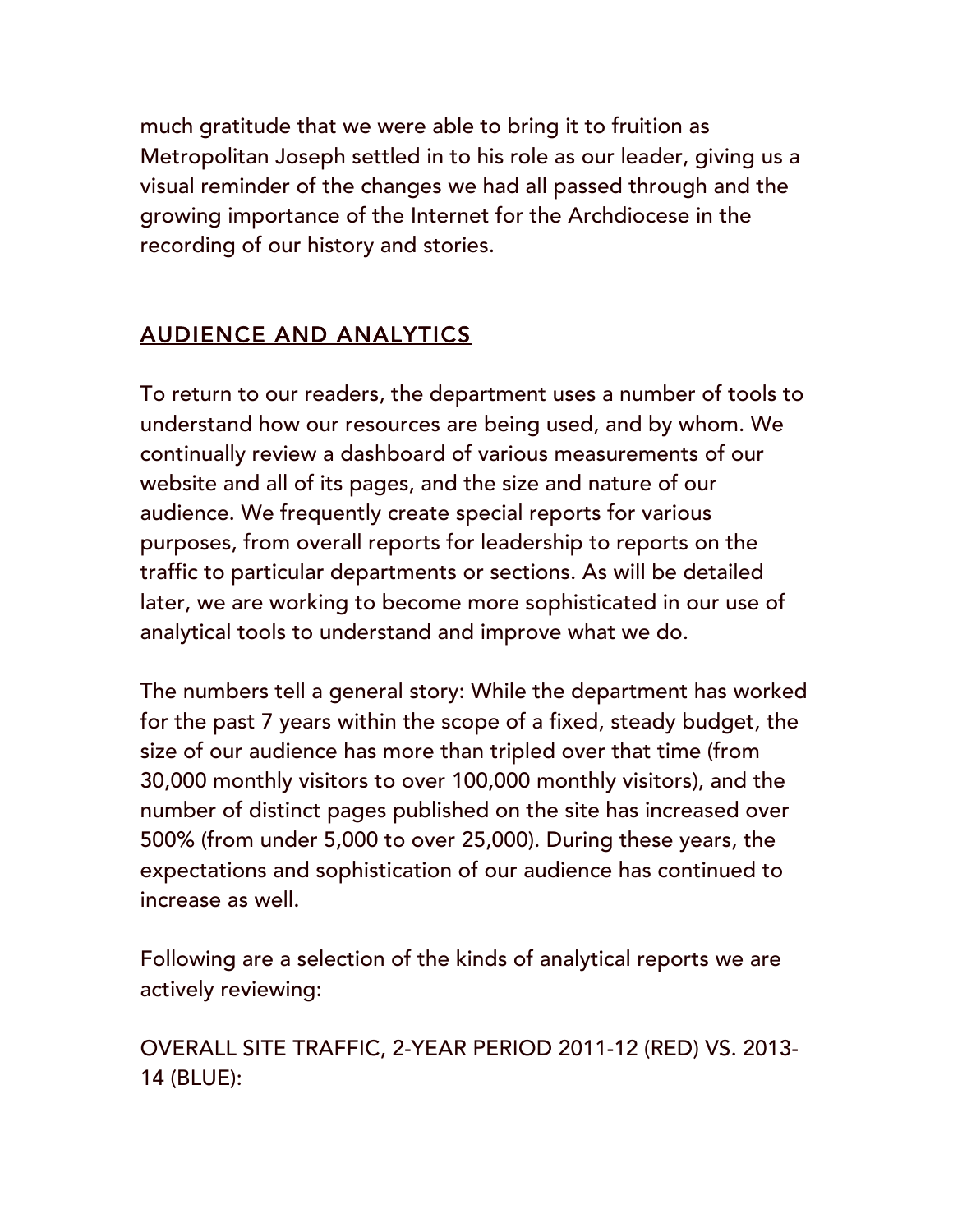

# INTERNATIONAL AUDIENCE GROWTH, 2012 VS. 2014: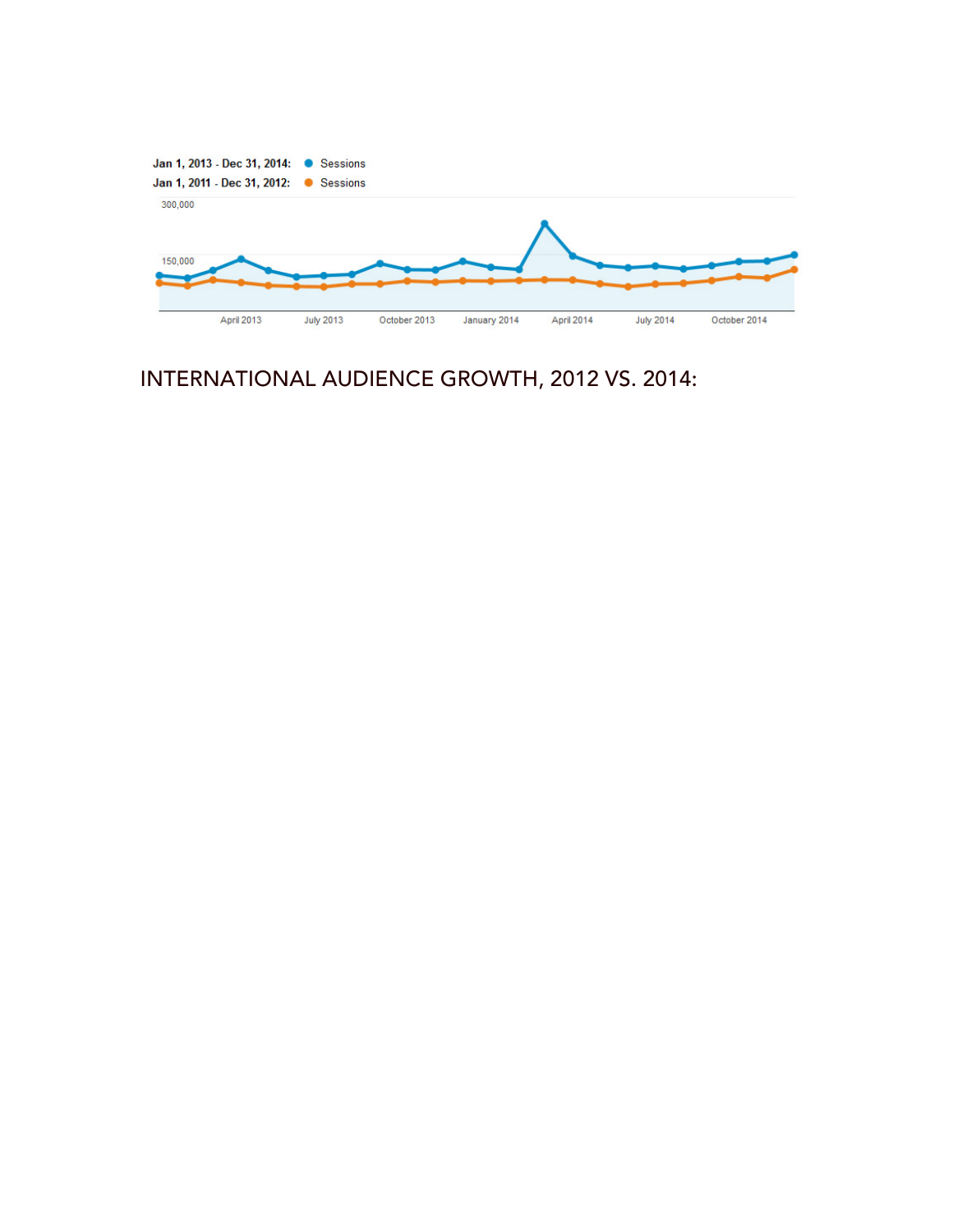|                                               | 91.03%<br>427,001 vs 223,521 | 91.03%<br>427,001 vs 223,521 |  |
|-----------------------------------------------|------------------------------|------------------------------|--|
| 1.<br>Canada                                  |                              |                              |  |
| Jan 1, 2014 - Dec 31, 2014                    | 89,708                       | 21.01%                       |  |
| Jan 1, 2012 - Dec 31, 2012                    | 50,224                       | 22.47%                       |  |
| $2 \Box$<br><b>Australia</b>                  |                              |                              |  |
| Jan 1, 2014 - Dec 31, 2014                    | 58,037                       | 13.59%                       |  |
| Jan 1, 2012 - Dec 31, 2012                    | 25,920                       | 11.60%                       |  |
| $\mathbb{R}^n$<br><b>United Kingdom</b><br>3. |                              |                              |  |
| Jan 1, 2014 - Dec 31, 2014                    | 55,367                       | 12.97%                       |  |
| Jan 1, 2012 - Dec 31, 2012                    | 25,664                       | 11.48%                       |  |
| 4.<br><b>Philippines</b>                      |                              |                              |  |
| Jan 1, 2014 - Dec 31, 2014                    | 24,283                       | 5.69%                        |  |
| Jan 1, 2012 - Dec 31, 2012                    | 12,052                       | 5.39%                        |  |
| India<br>5.<br><b>IN</b>                      |                              |                              |  |
| Jan 1, 2014 - Dec 31, 2014                    | 21,243                       | 4.97%                        |  |
| Jan 1, 2012 - Dec 31, 2012                    | 6,908                        | 3.09%                        |  |
| 6.<br>South Africa                            |                              |                              |  |
| Jan 1, 2014 - Dec 31, 2014                    | 8,179                        | 1.92%                        |  |
| Jan 1, 2012 - Dec 31, 2012                    | 2,500                        | 1.12%                        |  |
| 7.<br>Lebanon                                 |                              |                              |  |
| Jan 1, 2014 - Dec 31, 2014                    | 7,733                        | 1.81%                        |  |
| Jan 1, 2012 - Dec 31, 2012                    | 3,833                        | 1.71%                        |  |
| Greece                                        |                              |                              |  |
| Jan 1, 2014 - Dec 31, 2014                    | 6,926                        | 1.62%                        |  |
| Jan 1, 2012 - Dec 31, 2012                    | 4,864                        | 2.18%                        |  |
| Germany                                       |                              |                              |  |
| Jan 1, 2014 - Dec 31, 2014                    | 6,506                        | 1.52%                        |  |
| Jan 1, 2012 - Dec 31, 2012                    | 4,031                        | 1.80%                        |  |
| 10.<br>ш<br><b>Netherlands</b>                |                              |                              |  |
| Jan 1, 2014 - Dec 31, 2014                    | 6,440                        | 1.51%                        |  |
| Jan 1, 2012 - Dec 31, 2012                    | 2,044                        | 0.91%                        |  |





Jan 1, 2012 - Dec 31, 2012



# GROWTH IN MOBILE AND TABLET AUDIENCE, 2012 VS. 2014: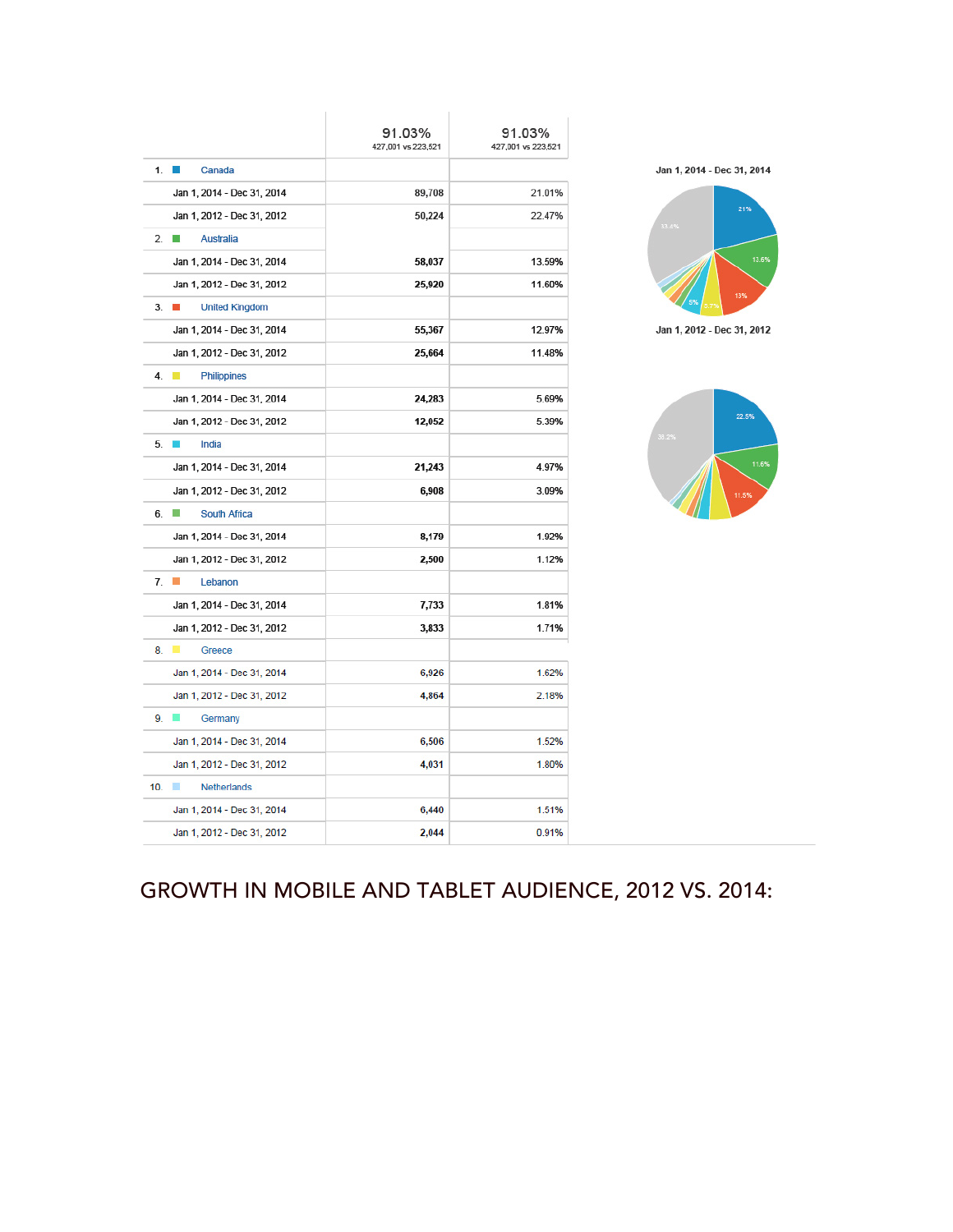

### MOST POPULAR ANTIOCHIAN.ORG DESTINATIONS IN 2014: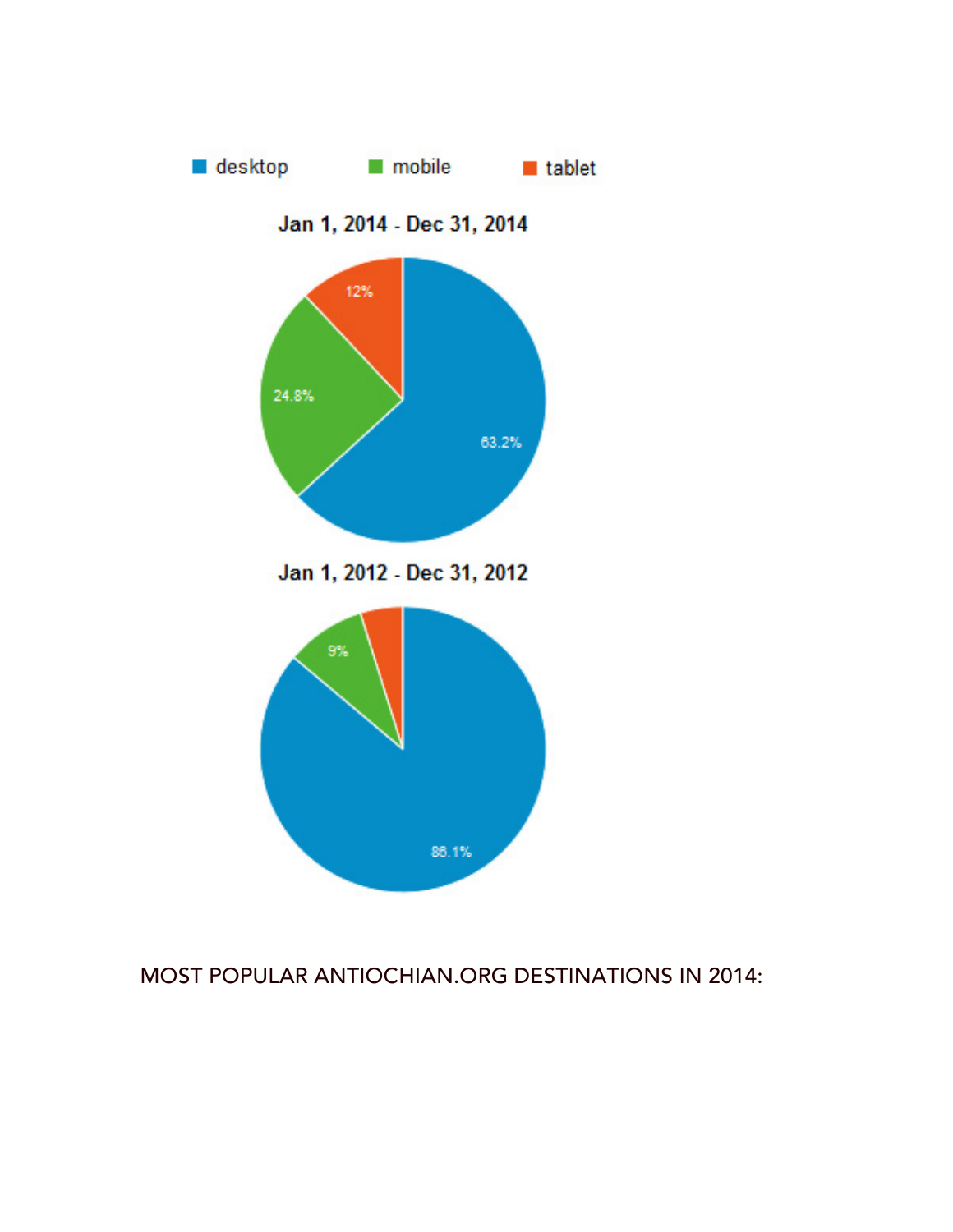| Page Title ? |                                                                                                                               | Pageviews ?                                        | <b>Unique</b><br>Pageviews ?                       |
|--------------|-------------------------------------------------------------------------------------------------------------------------------|----------------------------------------------------|----------------------------------------------------|
|              |                                                                                                                               | 3,815,531<br>% of Total:<br>100.00%<br>(3,815,531) | 2,882,702<br>% of Total:<br>100.00%<br>(2,882,702) |
| 1.           | Antiochian Orthodox Christian Archdiocese                                                                                     | 682,081 (17.88%)                                   | 461,541 (16.01%)                                   |
| 2.           | Online Liturgical Guide   Antiochian Orthodox Christian Archdiocese                                                           | 132,597 (3.48%)                                    | 82,900 (2.88%)                                     |
| 3.           | What Orthodox Christians Believe   Antiochian Orthodox Christian<br>Archdiocese                                               | 103,102 (2.70%)                                    | 52,198 (1.81%)                                     |
| 4.           | Sacred Music Library   Antiochian Orthodox Christian Archdiocese                                                              | 74,573 (1.95%)                                     | 55,682 (1.93%)                                     |
| 5.           | Constantine The Great: Roman Emperor, Christian Saint, History's<br>Turning Point   Antiochian Orthodox Christian Archdiocese | 63,244 (1.66%)                                     | 57,423 (1.99%)                                     |
| 6.           | Search   Antiochian Orthodox Christian Archdiocese                                                                            | 57,300 (1.50%)                                     | 42,841 (1.49%)                                     |
| 7.           | Parish Directory   Antiochian Orthodox Christian Archdiocese                                                                  | 54,937 (1.44%)                                     | 31,207 (1.08%)                                     |
| 8.           | Discover Orthodox Christianity   Antiochian Orthodox Christian<br>Archdiocese                                                 | 50,857 (1.33%)                                     | 33,387 (1.16%)                                     |
| 9.           | Orthodox Women Saints   Antiochian Orthodox Christian<br>Archdiocese                                                          | 50,103 (1.31%)                                     | 22,019 (0.76%)                                     |
| 10.          | Calendar   Antiochian Orthodox Christian Archdiocese                                                                          | 49,125 (1.29%)                                     | 36,193 (1.26%)                                     |
| 11.          | Memory Eternal! His Eminence the Most Reverend Metropolitan<br>Philip (Saliba)   Antiochian Orthodox Christian Archdiocese    | 44,681 (1.17%)                                     | 26,138 (0.91%)                                     |
| 12.          | Forgiveness and Reconciliation: How to Forgive Others and Receive<br>Forgiveness   Antiochian Orthodox Christian Archdiocese  | 32,428 (0.85%)                                     | 29,675<br>$(1.03\%)$                               |

## PROJECTS AND INITIATIVES

As was mentioned in the INTRODUCTION above, we categorize our work as Administrative; Design; Editorial; and Technical. In practice, all our days and projects involve some combination of these elements. The section that follows breaks out our existing major projects and initiatives according to these categories.

Each of the projects listed below are in some stage of active engagement. Some are ongoing; some are in early exploration; some are in development or prototype. We expect to be able to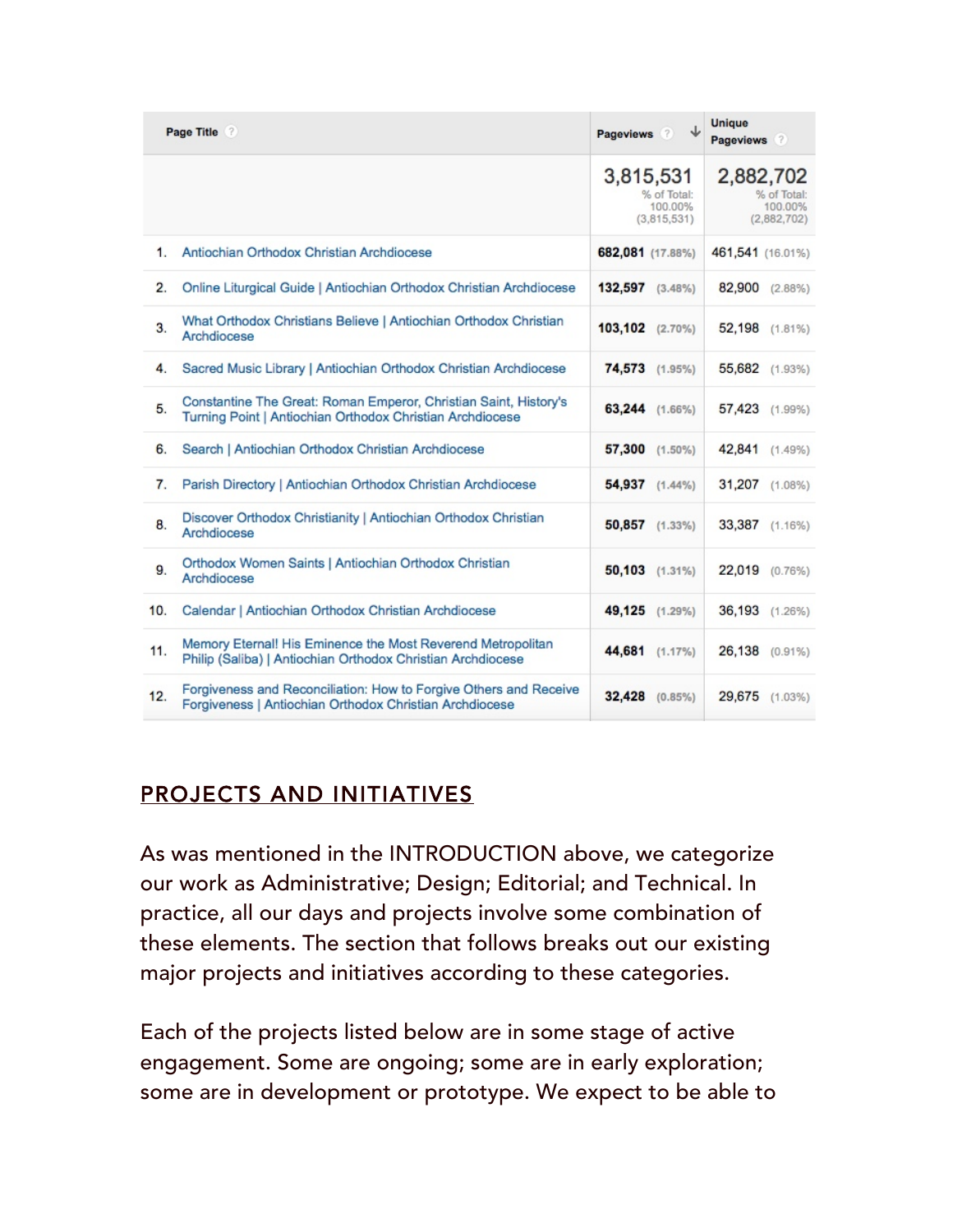accomplish almost all of these projects within the scope of the existing and scheduled budgetary resources of the department. (Primary exception noted below.)

#### ADMINISTRATIVE

This area includes all work related to our people and processes, within the department and within the larger group of several dozen key constituents, primarily our collaborators within each Diocese, Department, and Organization of the Archdiocese. We are spread across a continent, and our department uses a number of tools and techniques in order to perform at a high professional level, blending an Orthodox Christian carefulness with current organizational best practices for distributed teams to work effectively.

#### Leadership Growth

We are working closely with Metropolitan Joseph's selected leadership representatives to review and optimize the oversight of the work of our department. We work with a small group of hierarchs, clergy, and department leadership on our most important decisions. Our goal is to clarify the roles that are needed and how they will be filled, and to identify important people in the Archdiocese and Orthodox world to draw in to these discussions and planning in the future. We also continue to work closely with efforts related to the Assembly of Canonical Orthodox Bishops of the United States of America.

#### Patriarchal Collaboration

Under the new, dynamic leadership of His Beatitude John X,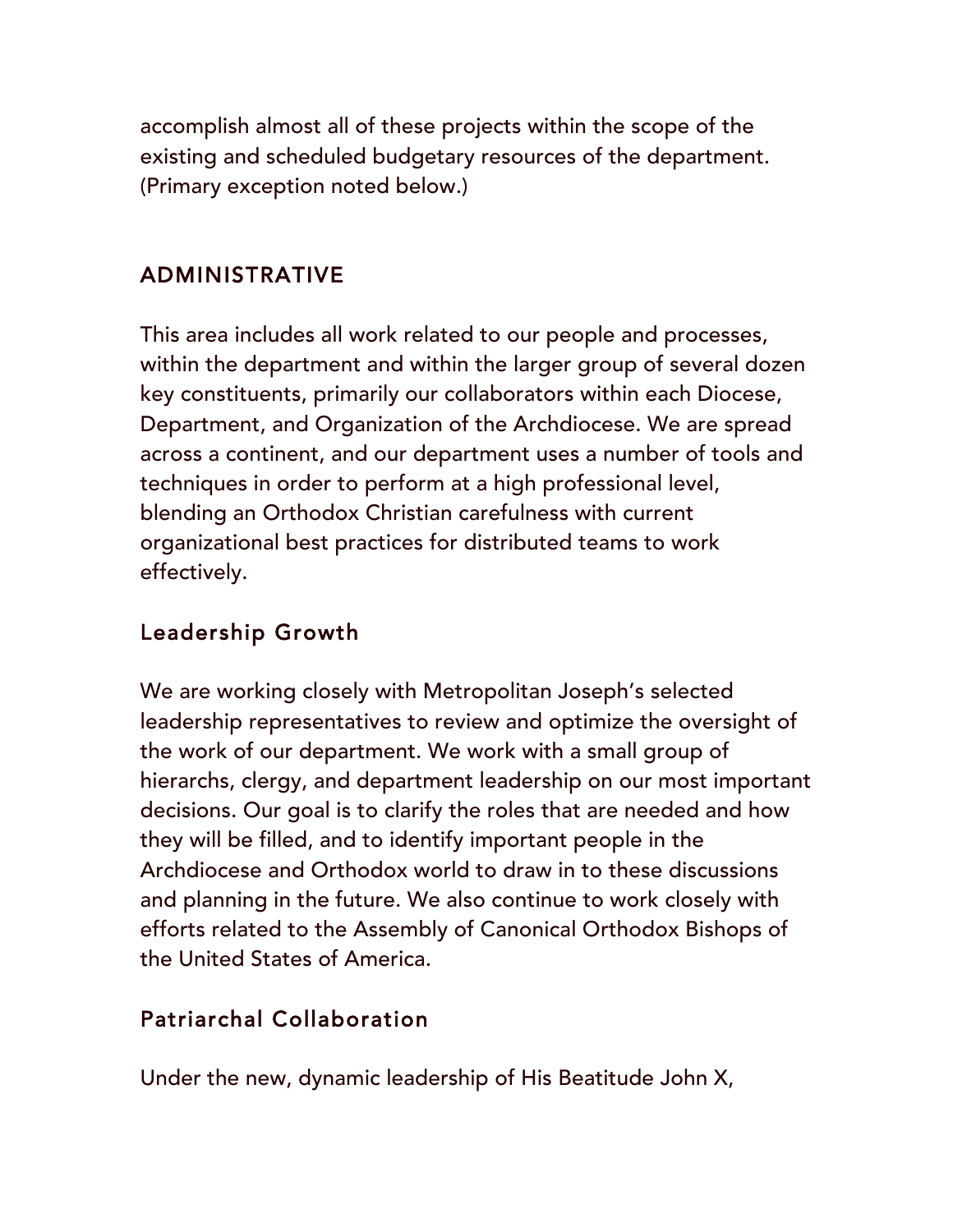Patriarch of Antioch and All the East, the Church of Antioch is undergoing a rich increase of its use of contemporary strategic communications approaches and tools. Particularly since our engagement with the broader Church of Antioch at the 2014 Unity Conference in Lebanon, we are actively building the relationships and processes necessary to ally and work more closely with the global Antiochian community. This includes exploration of improved translation, access to ancient and global Antiochian writings and images, and more.

## Donations

One of the most powerful and popular uses of modern Internet technology by large religious non-profit organizations is for donations and fundraising. The leadership of our Archdiocese has chosen over the years to emphasize other aspects of Internet ministry, primarily publication, witness, evangelism and teaching. And the questions surrounding strategically effective use of the Internet to raise money are many and large and deserving of patient attention. We are now actively working more closely in this general area, including developing further collaborations with others doing quality online financial projects for the Archdiocese, such as the Department of Conventions and Conference Planning, the Department of Youth, the Antiochian Heritage Foundation, and the Department of Stewardship.

# **DESIGN**

Professional-caliber Internet Design projects address a range of needs. They include foundational decisions and initiatives about how words, pictures, audio, video, and other elements will be combined and presented in order to achieve needed goals. There is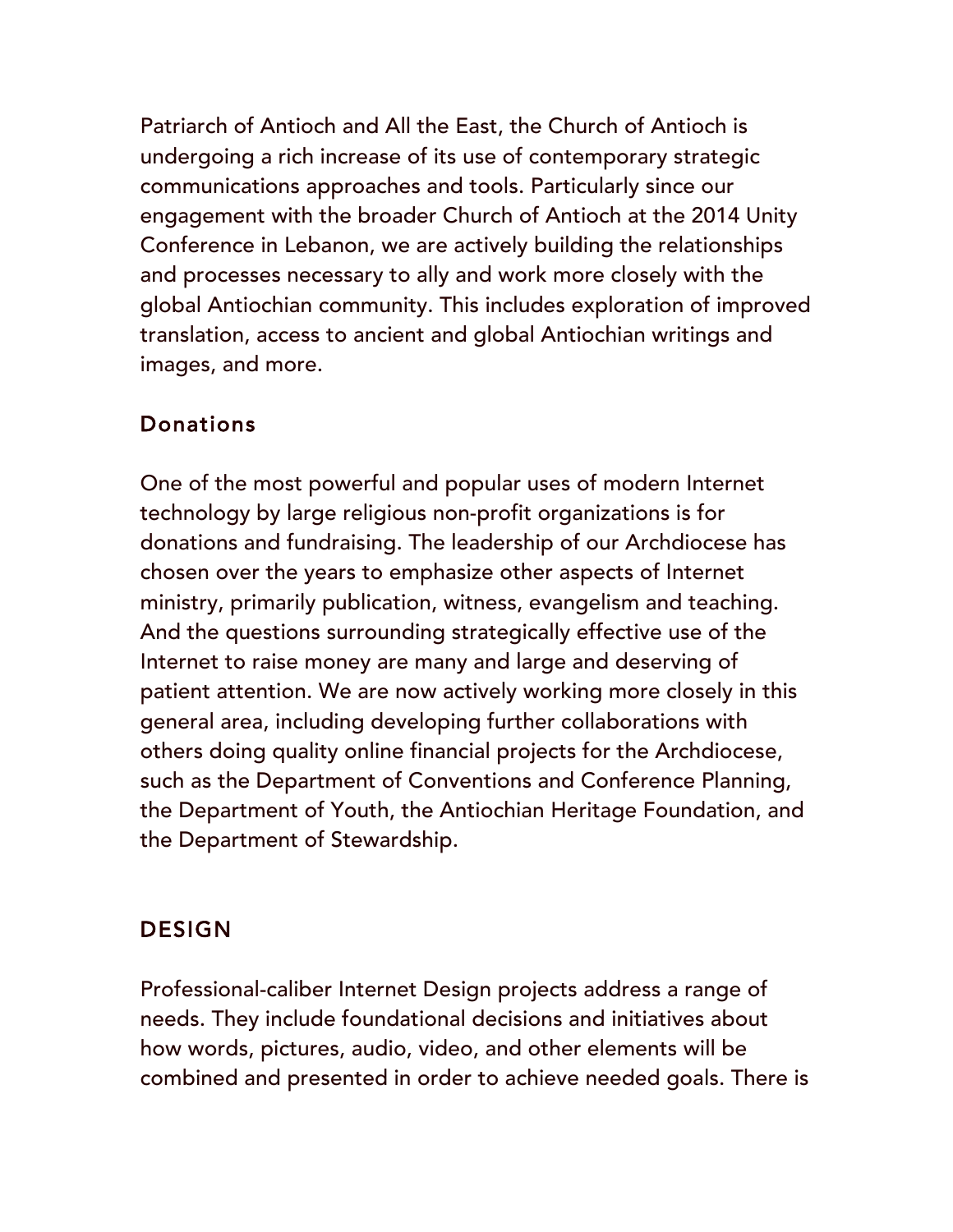even an emerging field of studies, and new university offerings of M.S. degrees, in what is often called Information Design and Strategy. We have had discussions with people articulating what this field is, and how it will be quantified and certified. It describes some of our work, and includes everything from planning the information architecture of large single websites, to conceiving targeted micro-sites, to drawing on artistic traditions to create compelling graphics and visual presentations.

### Parish Websites

Our largest design project, still in its early stages, centers on one key observation: As the Internet becomes more popular and more complex, hundreds of Antiochian parishes across North America are struggling to keep pace and make effective use of these tools to support their local communities and ministries. While this has been true for years, our department believes that affordable and available Internet technology, as well as our own department skills and resources, have now developed sufficiently that we can help address this great need.

Our basic plan is to design the infrastructure necessary to create as many parish websites as might be needed, dozens at first and hundreds as required, according to a template-based approach that would allow for a blend of technical and design oversight from an Archdiocese level and the creation of customized local content from each parish. This same system could also be used to create other required small sites for Archdiocese needs, such as event websites like those needed for the annual Parish Life Conferences. At the time of this report, we are arranging for July 2015 meetings in Boston between senior Archdiocese representation and the leadership of a major Internet technology company with whom we have a strong relationship, who can help us build these sites.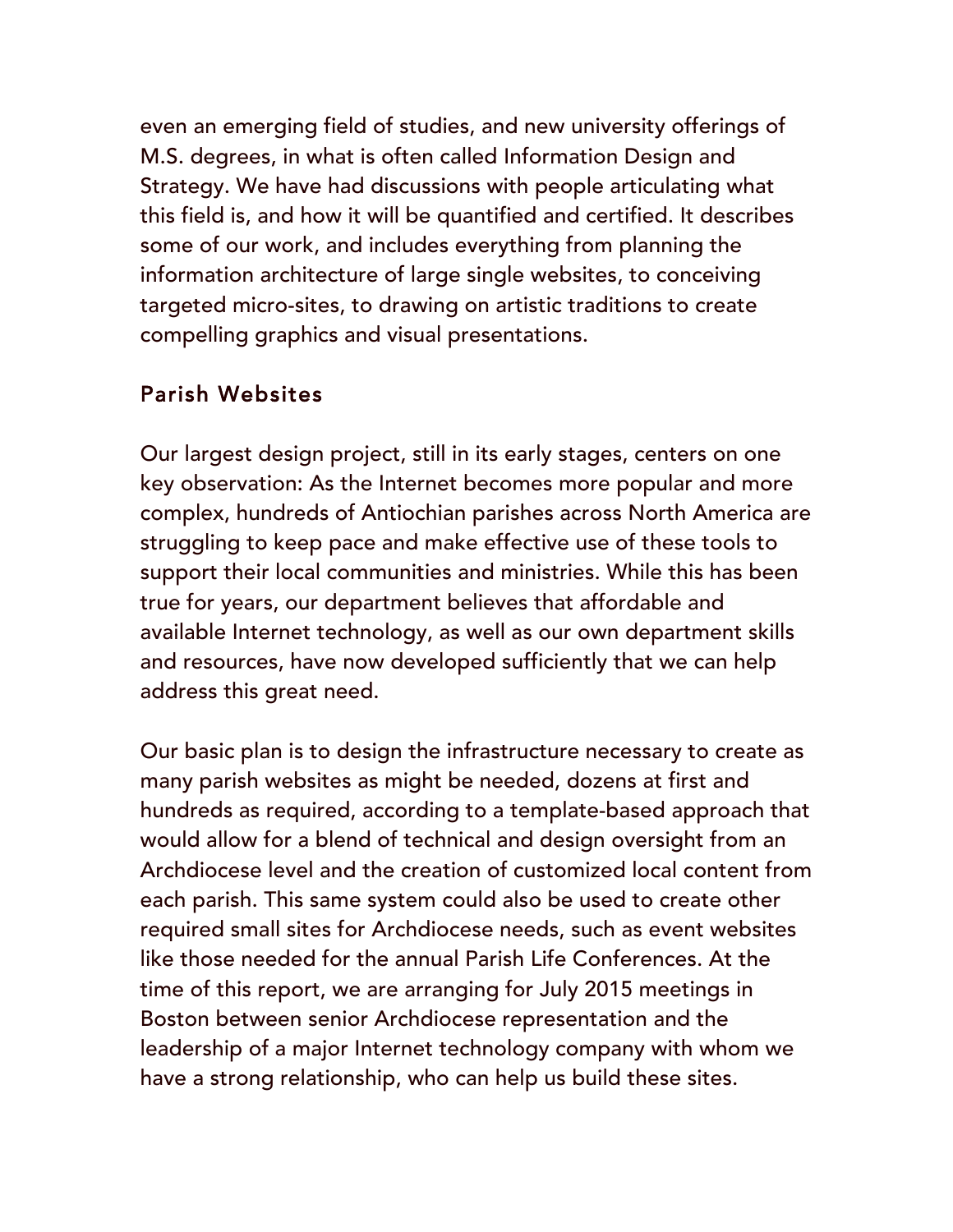This project is our primary current undertaking that would require an expansion of the financial resources available to us in order to achieve. But we could create something that will greatly simplify and improve the efforts of hundreds of people in churches and communities across North America, while requiring perhaps a 25% growth in department budget.

# Social Media

Our department for the past three years has been actively developing a social media presence for the Archdiocese, in addition to our primary website development responsibilities. Social media is an important aspect of Internet communications in 2015, and many organizations comparable to the Antiochian Archdiocese choose to hire Social Media Coordinators in addition to existing Internet Publishing staff. There is much heated debate over the place and even definition of Social Media. But it includes our engagement with large audiences through such tools as Facebook, Instagram, and other ways people today personally publish and share grassroots content including pictures, comments, and more. Our existing Facebook audience is growing rapidly, and we are developing clear ideas on the strengths and weaknesses of the medium, and are now dedicating staff time on a weekly basis to social media work.

# Multi-Lingual

Revolutionary improvements in translation software, based on advanced linguistics scholarship and the field of artificial intelligence, is upon us. Having reviewed these developments for 20 years, first from the perspective of magazine publishing, I have to conclude that the era of editorially-acceptable automatic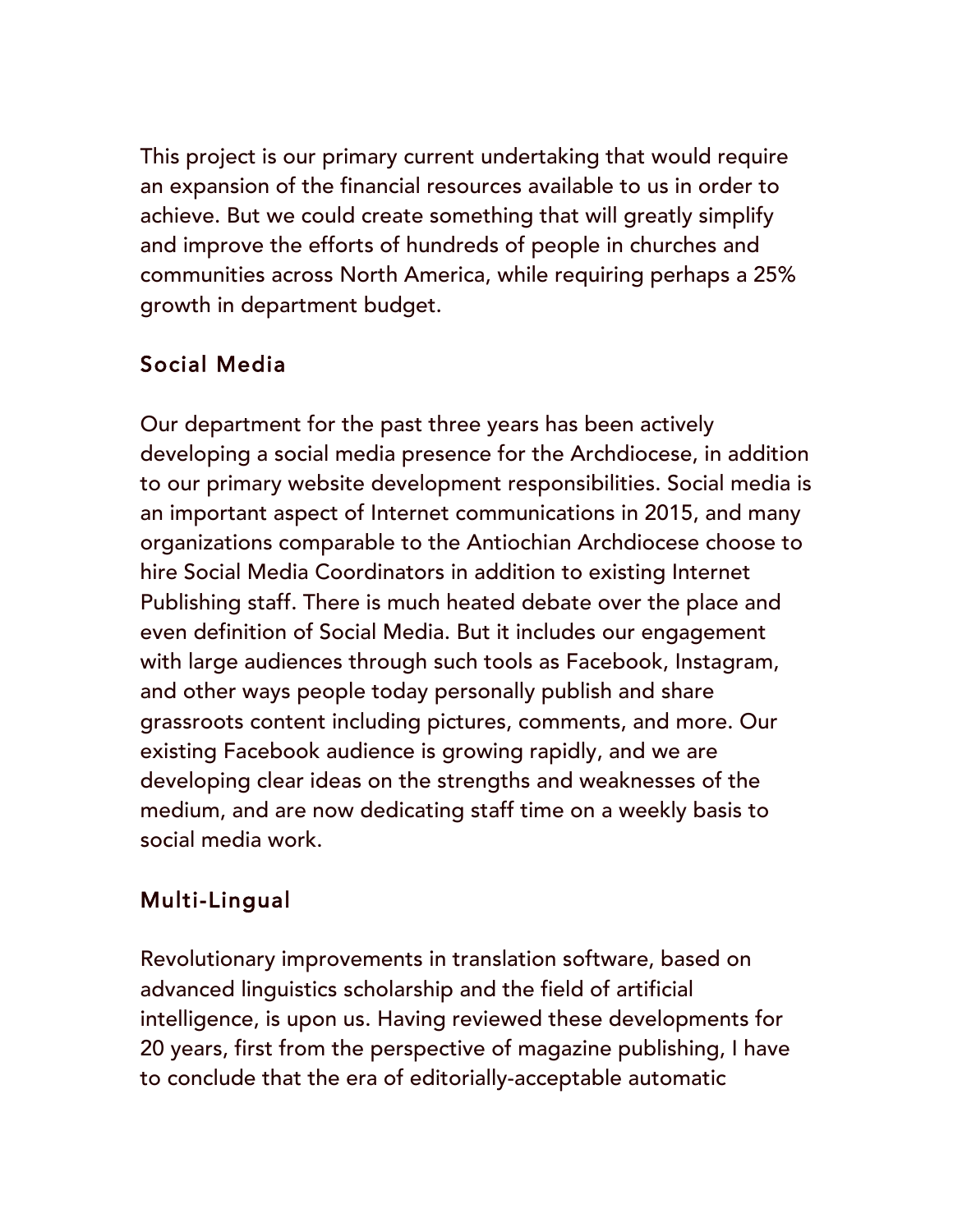translation is upon us. We have begun as a department actively exploring tools that will allow for the translation of material in to such languages as Spanish and French. We are in conversation with Internet technology companies doing leading work regarding the more complex translation challenges presented by Arabic, Greek, Russian, Chinese, and more. It is our belief that the time has come for the Archdiocese to actively engage with the possibility of using today's tools to bridge the language barriers currently keeping our resources from large, global audiences.

## Search Engine Optimization (SEO), Audience Measurement, and Audience Growth

A term increasingly used by Internet pioneers is "the experience web." What is usually meant is that that we need to think of each user's "experience" on the web, as much as is under our control or influence, and how we can can make it better. How easily can users find us? How many letters do they have to type? How big are the buttons? Do we have the phone number they need that moment, the quote, the explanation? There are several interconnected disciplines we're working in to become more savvy about how to make it easier for people to use the advanced technology at their fingertips to connect with Orthodox Christianity. We are working on reader surveys, keyword identification, Google campaigns, advanced computational and analytical research tools, and many other ways of getting the attention of people on the web.

### EDITORIAL

The editorial work of the Department of Internet Ministry is the most familiar and recognizable aspect of our mission, and near and dear to the hearts of our core team, who came out of the traditions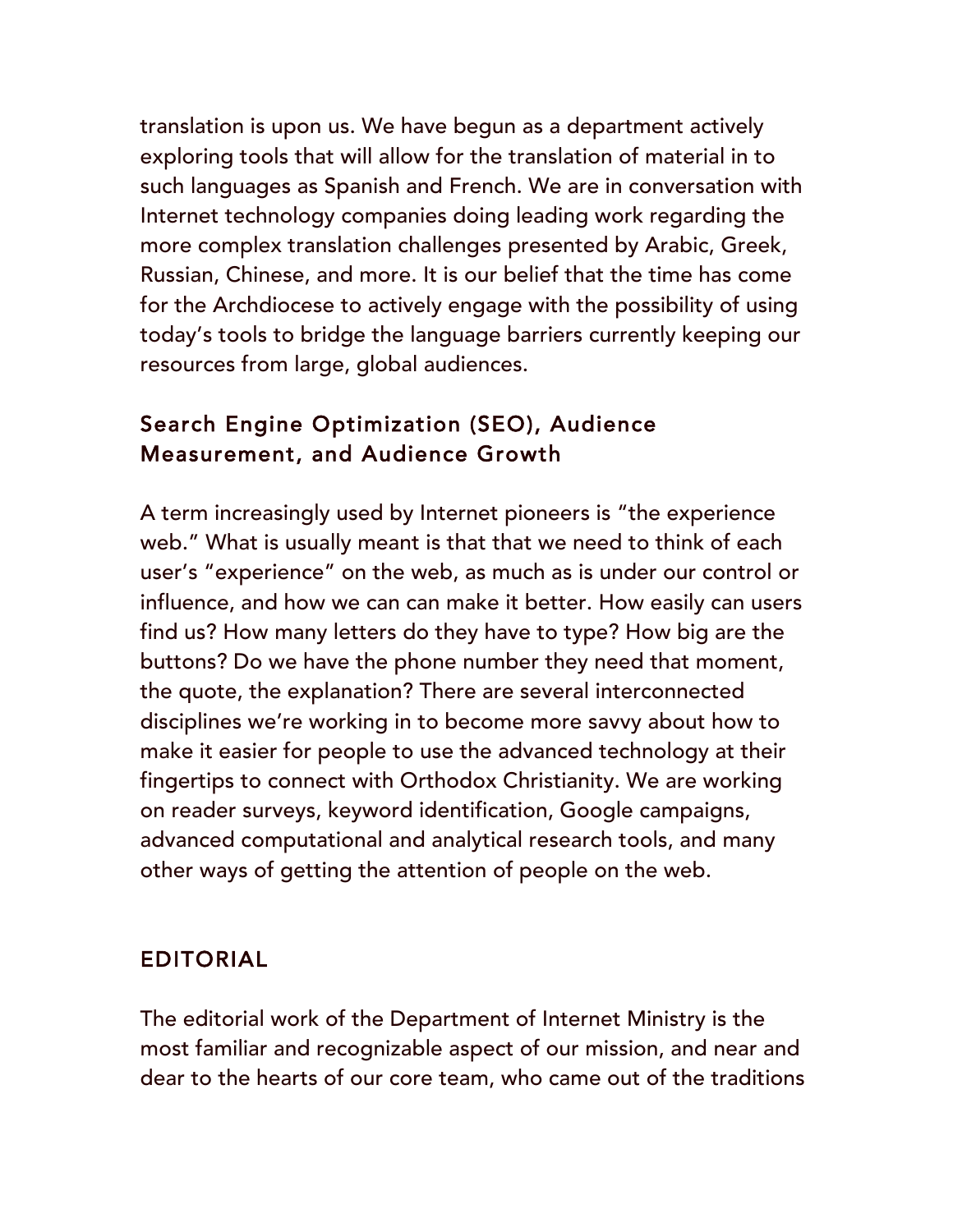of print book and magazine publications. We have deep skills in author development, headline writing, copyediting and proofreading, photo selection and preparation, and a range of related editorial expertise. Every day, our team is working hard to choose the best possible words and pictures to tell our stories.

# Prayer

For years, the most popular content we published on our website included a collection of prayers from our beloved "Little Red Prayer Book." The leadership of our Archdiocese chose in 2012 to remove much of this material. It has now been decided that these valuable resources should be prepared anew for publication, and promoted widely. This project is well along, and we hope to have preliminary sections, pages, and graphics available by the time of the 2015 Boston Convention.

# Liturgics

As the analytics above make clear, the most popular content available on our website, after the homepage itself, is the Online Liturgical Guide. It has a monthly audience now above 13,000 visitors. It is the result of a long collaboration between the Department of Internet Ministry and the Department of Liturgics and Translation. This partnership was reinvigorated in one of Metropolitan Philip's final administrative acts, the creation of an Archdiocese Liturgical Committee which took on many challenges. We are far in to prototyping new solutions for the Liturgics team, led by Vicar General and department chair Archpriest Thomas Zain. Our goal is to use this area, critical to His Eminence, as our showcase for our best use of Internet tools for the sake of the Archdiocese.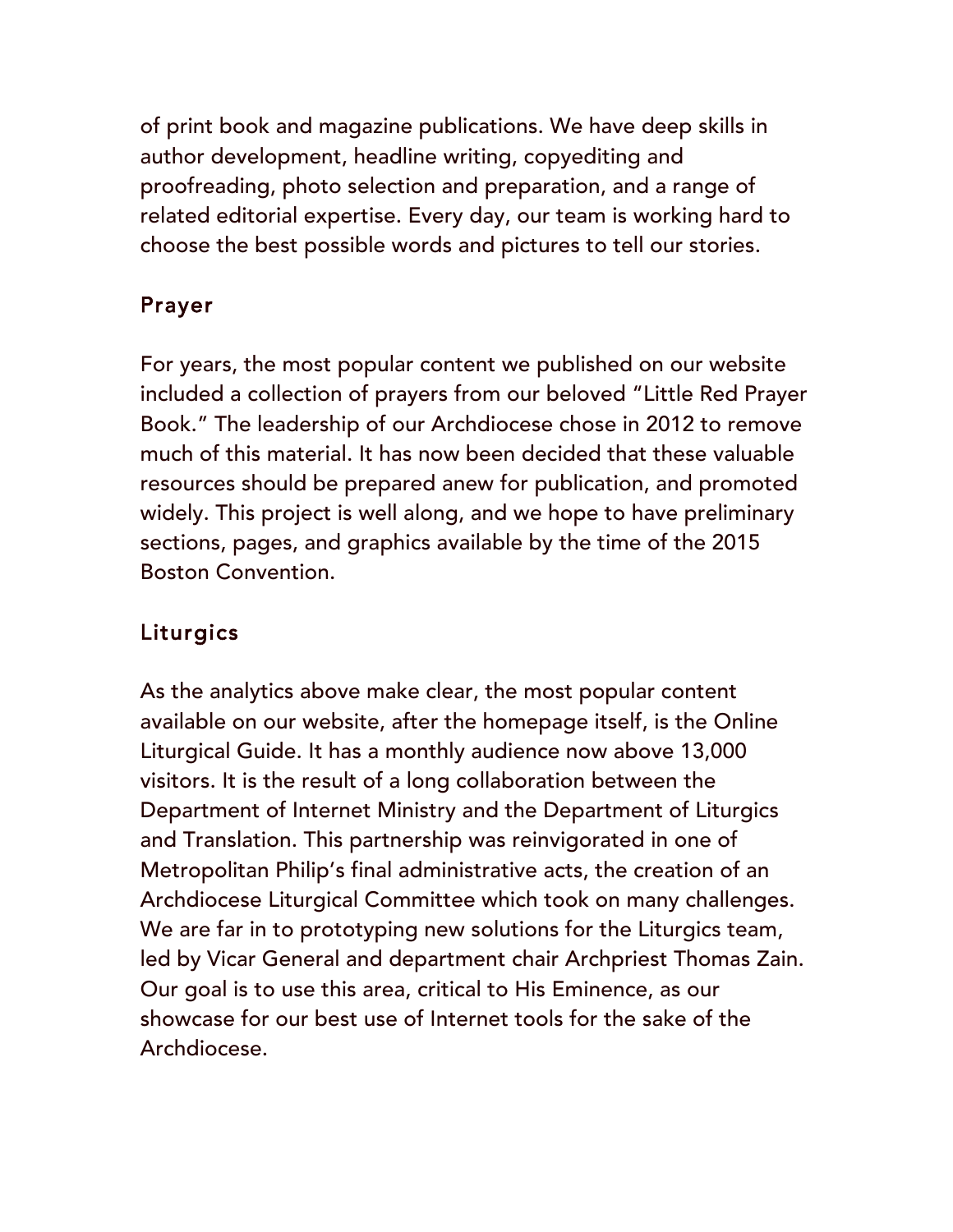## Archives

Across all of our site-wide projects, one challenge constantly emerges: How to implement this improvement, or address this need, across a collection of words and images and pages as large as ours? It is an archival challenge, akin to those long faced by workers in the library sciences and related fields. We are actively developing a solution which enables us to move forward nimbly with our collection as needed, without losing any important elements of the 20 years of material under our care. Our Archives include pieces such as Memory Eternal obituaries from previous years, old issues of The Word, photo galleries, and so much more. Editorial work is ongoing. Every work day for us includes review, refresh, culling, and considering material that exists on our website, according to our publishing standards. As we address our Archives, we also discover things that are new to us or otherwise worth highlighting again or distributing in other platforms, like Facebook.

## TECHNICAL

The technology behind large, dependable websites today is complex, and the achievement of the generation of computer engineers who have brought us the digital revolution. Our department works hard to stay current with and skilled in this rapidly-advancing field. It's moving faster than any of us can hope to keep up with, yet it is also possible to see the forest despite all the trees, and maintain a strong sense of direction and goals and what is possible given our size and talents. We are always open to speaking with Internet experts, particularly those with an Orthodox Christian perspective. Because this is most likely the strangest part of our work, let me pause: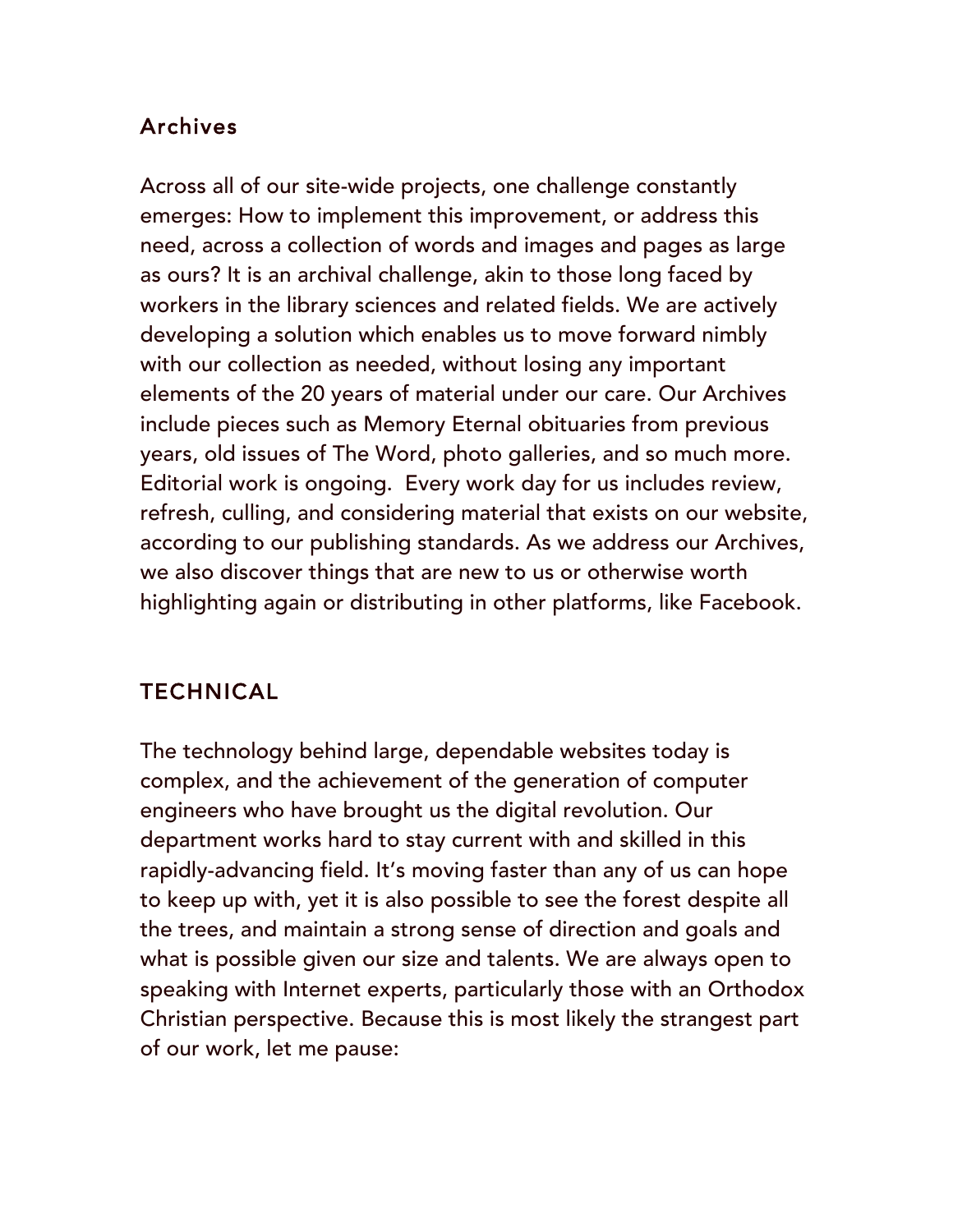In a recent long meeting with the V.P. of an important American technology company, I heard an interesting comment. After reflecting on the importance to them of having Harvard University as another client, because of their venerability and 400 year history, he stopped and said in essence, "Well, I suppose for you Orthodox Christians though 400 years is a rounding error." This gave me the opportunity to observe that, yes, the Antiochian Archdiocese is part of an organization that has existed long enough, 2000 years, to have among other things questioned and thought through the rollout of the printing press. We preserve a faith founded on even older traditions. We are at the leading edge of such profound questions as: How will ancient communities use modern technology to maintain and further their life?

We have a long history as a Church of understanding our calling and role as centering on communications, on using the craft and tools available in our time to speak and teach and build community. The tools of 2015 can seem daunting, even to the engineers involved in their creation. But who more than us should shoulder the task of using them well?

## Core Software Upgrade

The software our team uses daily to maintain Antiochian.org and to create new resources is called Drupal. It is a content management system developed originally 15 years ago by a European engineer, and now in wide use by millions of websites and thousands of organizations that we have observed, including the White House since 2009, Tesla Motors, Warner Records, many hundreds of NGOs, and even an active and growing international community of local churches and ministries. Our department has become skilled, experienced, and involved with Drupal, both as a tool and as a community of users and engineers. We are far along on a major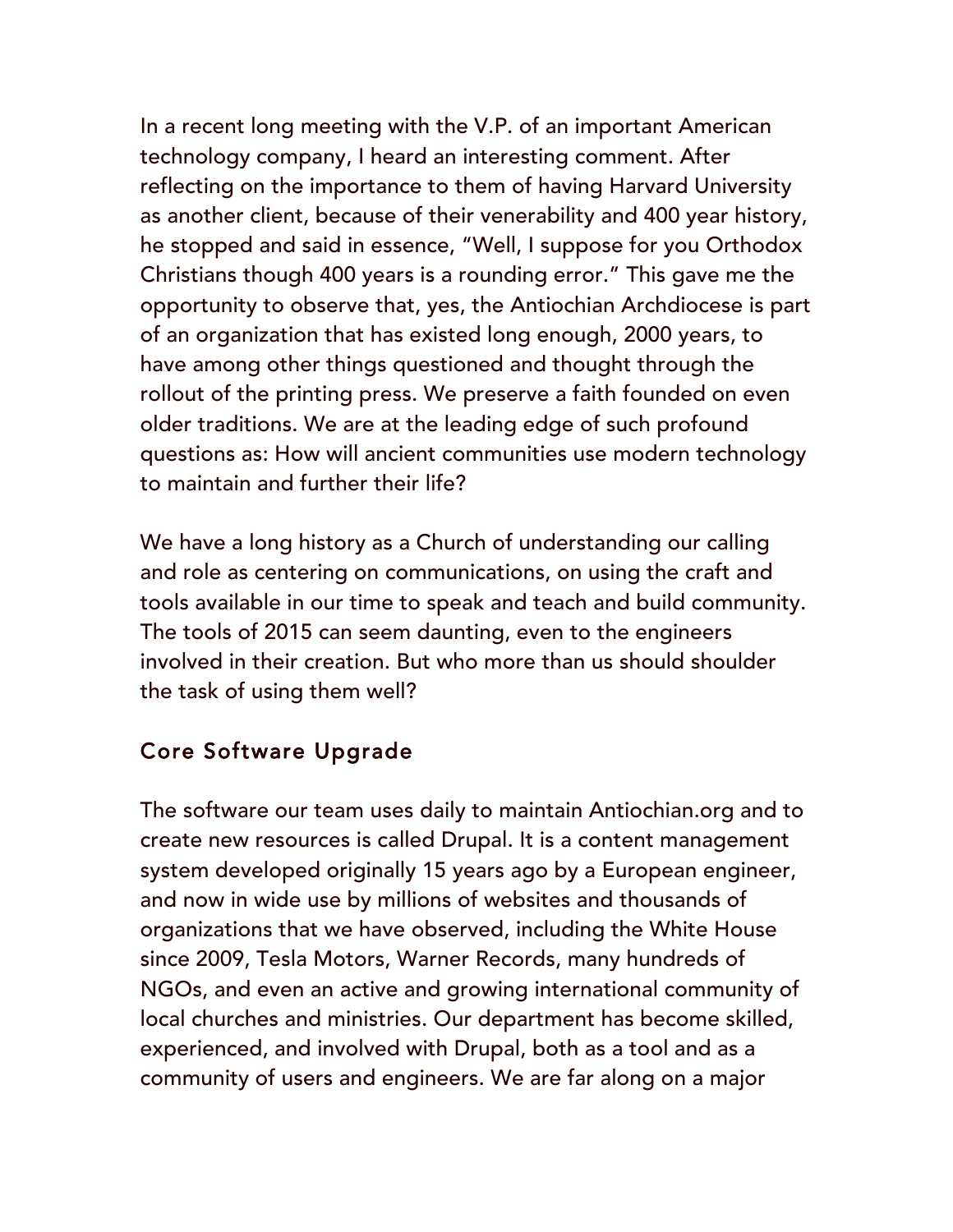upgrade of our current Drupal installation and configuration, in order to stay current with security developments, functionality improvements, and other critical elements of the technology. More about Drupal is available on the web at Drupal.com.

### Responsive Design

Websites today are built according to an approach called "Responsive Design," or "Mobile First." The underlying concept is that the pages that present when you enter a web address in your browser will "respond" to the device you are using. This became important when we all started using "mobile devices," typically smart-phones, to access the Internet. In our analytics, we have observed the same trend that hundreds of other organizations have seen: People are increasingly using devices other than traditional desktop and laptop computers, with their predictable sizes and capabilities, to access the Internet. Presenting words, images, videos, menus, and so many other complex elements, on so many screen sizes, with some people clicking a mouse and others using their thumb on a screen, requires an advanced set of decisions about the best user interface needed and how to create it.

This is the rough arena of the technology of "Responsive Design," and in our case it is a software and coding challenge. The design we deployed for Antiochian.org in 2015 – with its new fonts, headers, parchment backgrounds, and related elements – is a stepping-stone to a full responsive design for the Archdiocese. We are at work creating what in our Drupal software is called a "theme layer" (code written in the CSS programming language) that will take our new look and feel, and unite it with the Core Software Upgrade discussed above, to make our articles, photos, and more present as well as possible on the most recent super-computers people are carrying today in their pockets and briefcases.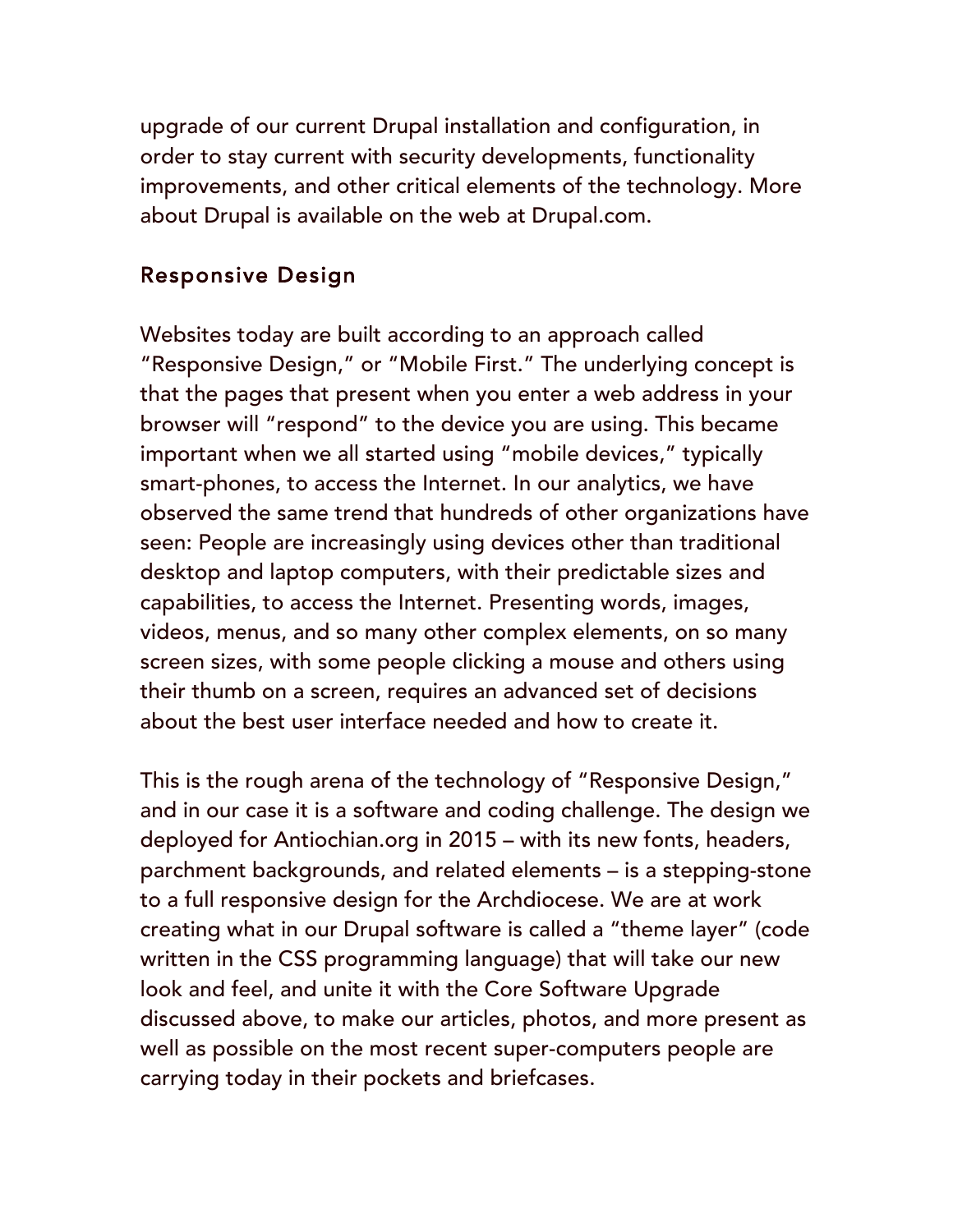## Image Handling

The final technical project in which we are actively engaged that should be highlighted is our work on images. The Internet is a visual medium, where we place ourselves in front of screens in order to read and view and choose. Everything from the backlight to the resolution of the screens in our lives is under advanced development, and the experience of images in front of our eyes on the screen is beginning to approach the technical heights of great works of art.

We are working as a department to stay current on such areas as font and lettering design, color, and photo editing. We are preparing to take major steps forward in how we organize and present and promote photographs and galleries. There are tens of thousands of images in our archives available for review and enhancement and distribution, and submissions arriving daily. Orthodox Christianity teaches the centrality of the visual representation as a way of supporting the faith, and we are seeking to use images as well as we can in our work.

# **CONCLUSION**

Our conviction as a department of the Archdiocese is that the Internet has become critical to much of our collective work and witness, and deserves careful consideration and review. Metropolitan Joseph is leading the way for us all, and this lengthy report has been an attempt to present a summation of where we stand and where we are going.

We are far as a society in to the so-called "digital revolution." Many